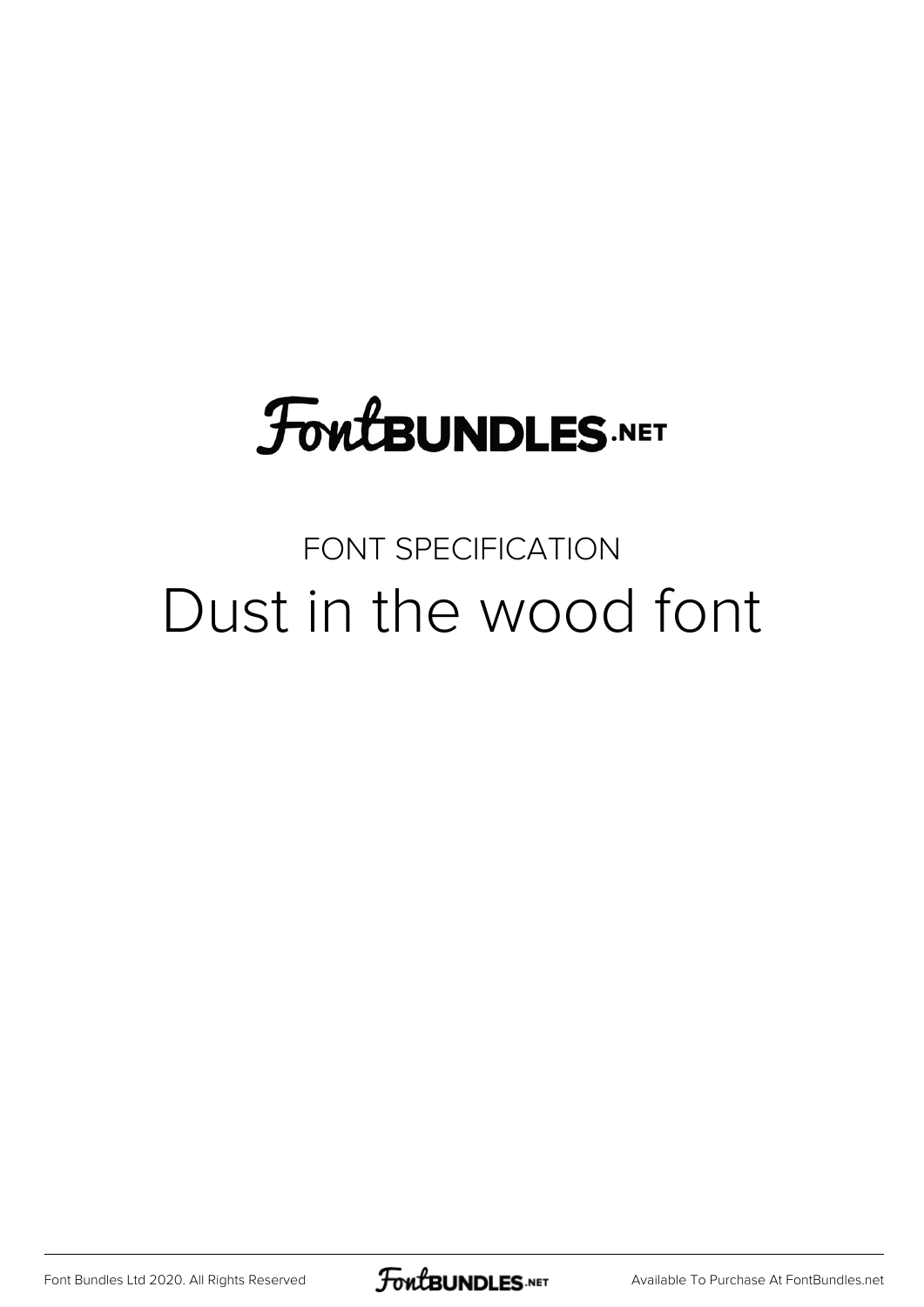## dust in the wood - Regular

**Uppercase Characters** 

ABCDEFGHIJKLMNOPQRST UVINYYZ

Lowercase Characters

abcdefghijklmnopqrstnumxyz

**Numbers** 

0123456789

Punctuation and Symbols

" # \$ %  $% '$  ( ) \* +<br>
< = > 9 [ ] { 3 | 1  $\bullet$  $^{\circ}$ 

All Other Glyphs

$$
\dot{A} \quad \dot{A} \quad \dot{A} \quad \dot{A} \quad \dot{A} \quad \dot{A} \quad \dot{C} \quad \dot{C}
$$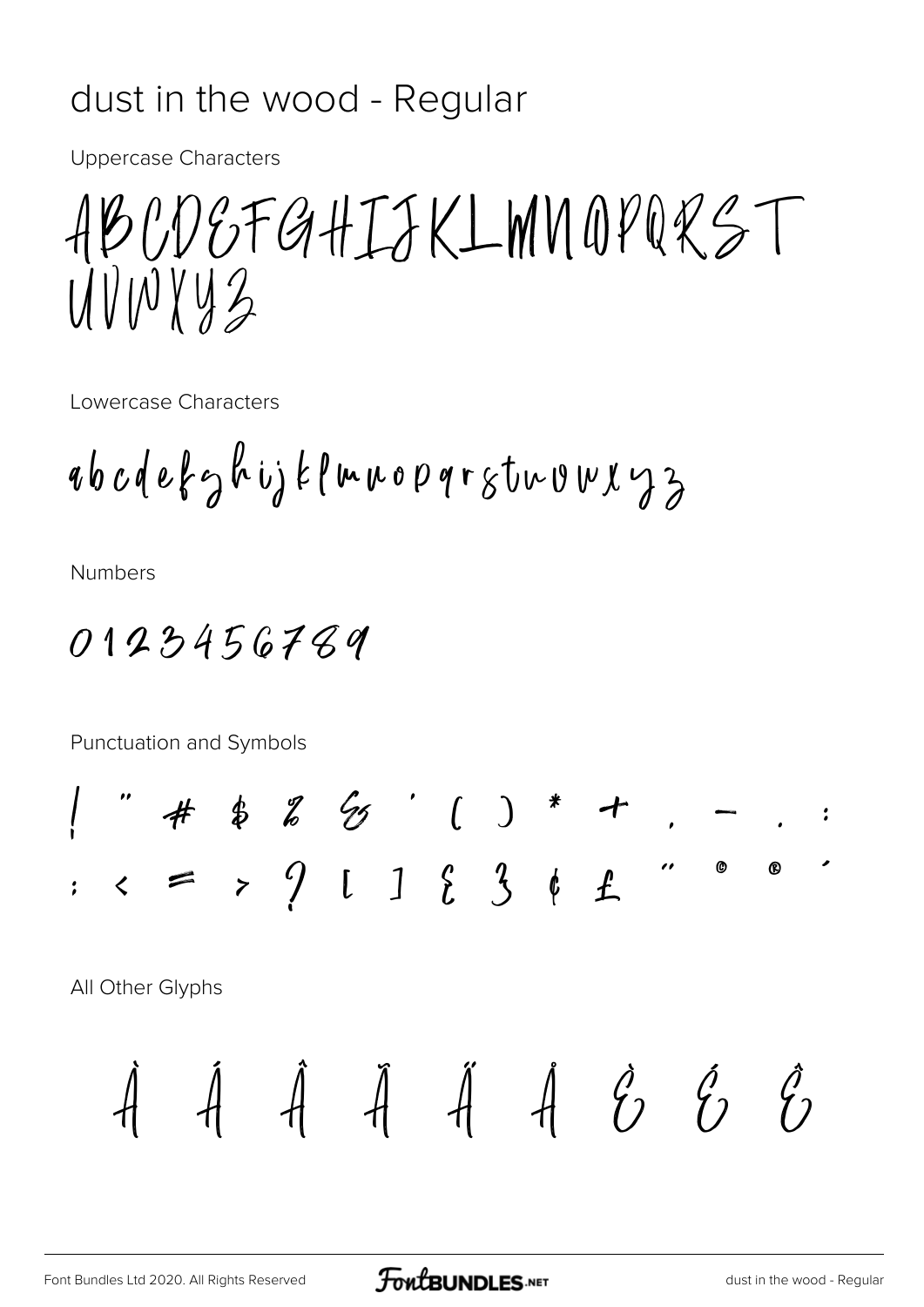|  | $\begin{array}{cccccccccccccc} \acute{c} & \dot{\mathbb{I}} & \dot{\mathbb{I}} & \dot{\mathbb{I}} & \dot{\mathbb{I}} & \dot{\mathbb{I}} & \dot{\mathbb{I}} & \dot{\mathbb{I}} & \dot{\mathbb{I}} & \dot{\mathbb{I}} & \dot{\mathbb{I}} & \dot{\mathbb{I}} & \dot{\mathbb{I}} & \dot{\mathbb{I}} & \dot{\mathbb{I}} & \dot{\mathbb{I}} & \dot{\mathbb{I}} & \dot{\mathbb{I}} & \dot{\mathbb{I}} & \dot{\mathbb{I}} & \dot{\mathbb{I}} & \dot{\mathbb{I}} & \dot{\mathbb{I}} & \dot{\mathbb{$ |  |  |  |
|--|---------------------------------------------------------------------------------------------------------------------------------------------------------------------------------------------------------------------------------------------------------------------------------------------------------------------------------------------------------------------------------------------------------------------------------------------------------------------------------------------|--|--|--|
|  | $\begin{array}{ccccccccccccc} \hat{A} & \hat{B} & \hat{C} & \hat{C} & \hat{C} & \hat{C} & \hat{C} & \hat{C} & \hat{C} & \hat{C} & \hat{C} & \hat{C} & \hat{C} & \hat{C} & \hat{C} & \hat{C} & \hat{C} & \hat{C} & \hat{C} & \hat{C} & \hat{C} & \hat{C} & \hat{C} & \hat{C} & \hat{C} & \hat{C} & \hat{C} & \hat{C} & \hat{C} & \hat{C} & \hat{C} & \hat{C} & \hat{C} & \hat{C} & \hat{C} &$                                                                                                |  |  |  |
|  | $\dot{q}$ $\dot{q}$ $\ddot{q}$ $\ddot{q}$ $\ddot{q}$ $\dot{q}$ $\dot{e}$ $\dot{e}$ $\ddot{e}$                                                                                                                                                                                                                                                                                                                                                                                               |  |  |  |
|  | $\begin{array}{ccc} \tilde{e} & \tilde{f} & \tilde{f} & \tilde{f} & \tilde{f} & \tilde{f} & \tilde{f} & \tilde{f} & \tilde{f} & \tilde{f} & \tilde{f} & \tilde{f} & \tilde{f} & \tilde{f} & \tilde{f} & \tilde{f} & \tilde{f} & \tilde{f} & \tilde{f} & \tilde{f} & \tilde{f} & \tilde{f} & \tilde{f} & \tilde{f} & \tilde{f} & \tilde{f} & \tilde{f} & \tilde{f} & \tilde{f} & \tilde{f} & \tilde$                                                                                         |  |  |  |
|  | $\tilde{v}$ $\tilde{v}$ $\tilde{v}$ $\tilde{v}$ $\tilde{v}$ $\tilde{v}$ $\tilde{v}$ $\tilde{v}$                                                                                                                                                                                                                                                                                                                                                                                             |  |  |  |
|  | $\pm$ $\frac{1}{2}$ $\frac{1}{8}$ $\frac{1}{8}$ $\frac{1}{2}$ $\frac{1}{3}$ $\cdot$                                                                                                                                                                                                                                                                                                                                                                                                         |  |  |  |
|  | $\therefore$ $\therefore$ $\frac{a}{b}$ $\theta$ $\theta$ $\theta$ $\theta$                                                                                                                                                                                                                                                                                                                                                                                                                 |  |  |  |